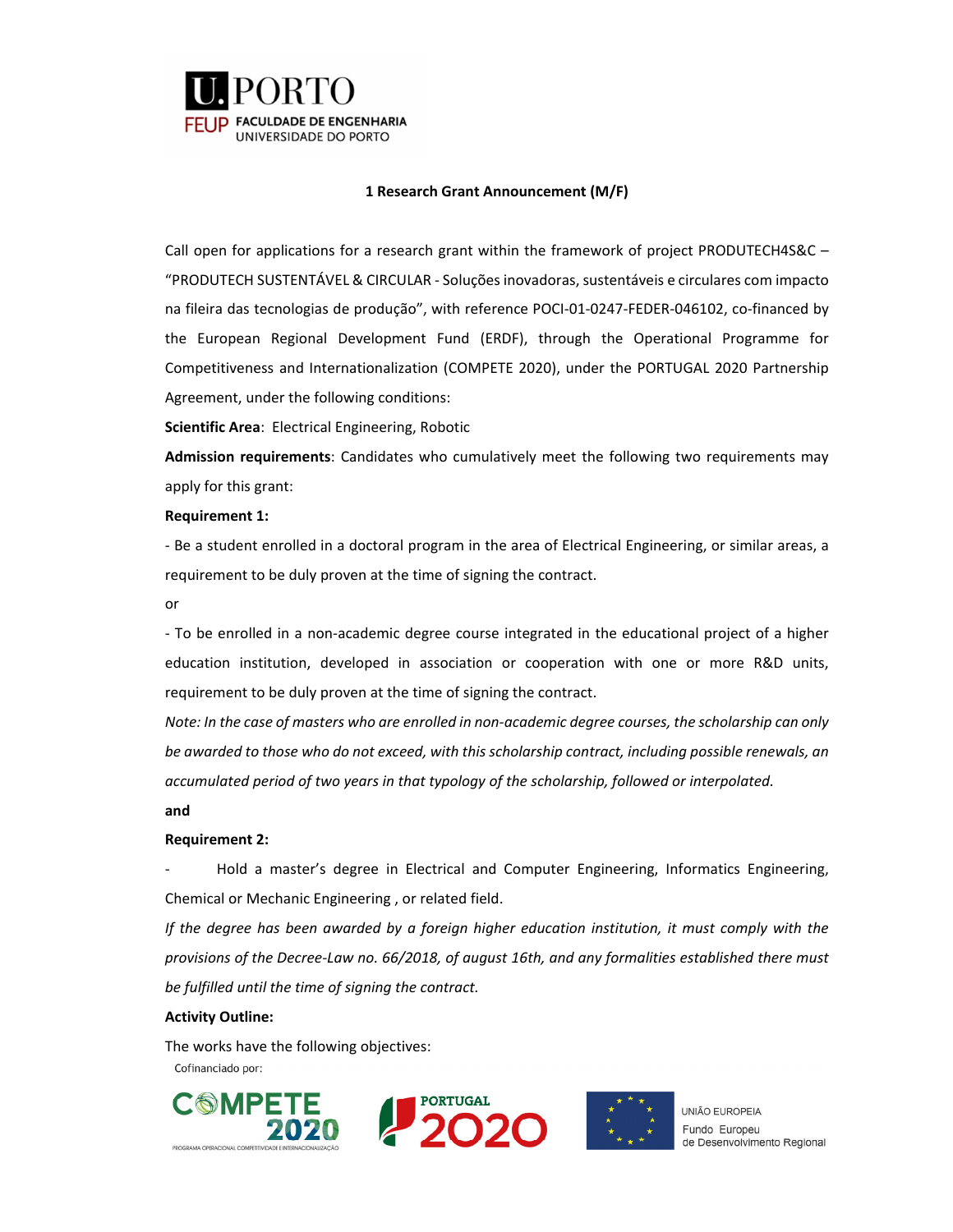

- Develop multi‐robot path planning and scheduling solutions;
- Develop HM Interfaces for configuration and operation of the multi‐robot system and integration with IIoT, MES and ERP platform;
- Promote the demonstration, in an industrial environment, of multi-robot solutions.

The grantee will be integrated with the Research activity of the PRODUTECH4S&C project team, within the scope of the activities of PPS 3 and 5. The work plan aims at the participation of the grantee in the following project activities:

- Contribute to the design, conception and development of path planning solutions for multi‐ robot systems;
- Contribute to the design, conception and development of scaling solutions for multi-robot systems;

• Contribute to the design, conception and development of interface solutions for configuring the multi‐robot system;

- Contribute to the design, conception and development of interface solutions for the operation of the multi-robot system;;
- Perform tests in a laboratory environment;
- Install, run tests and demonstrations in an industrial environment;
- Write documents for scientific dissemination and reports for project management.

**Legislation and regulations:** Law Nº. 40/2004, of 18th August, in its current wording (Statutes of Scientific Research Fellow) and Regulation of Research Grants of Fundação para a Ciência e a Tecnologia, in force ( https://www.fct.pt/apoios/bolsas/regulamento.phtml.pt) and Regulation of Research Grants of University of Porto.

**Work place**: The work will be developed at the Department of Electrical and Computer Engineering of the Faculty of Engineering of the University of Porto (FEUP), under the scientific supervision of Professor Pedro Luís Cerqueira Gomes da Costa.

**Grant duration**: Initial duration of **6 months**, with the predicted starting date in **May 2022**, on an exclusive basis eventually renewable but never exceeding the end of the project.

The renewal will be done according to article 6 of the Research Grants Regulation of the Foundation for Science and Technology, I.P.

Cofinanciado por:





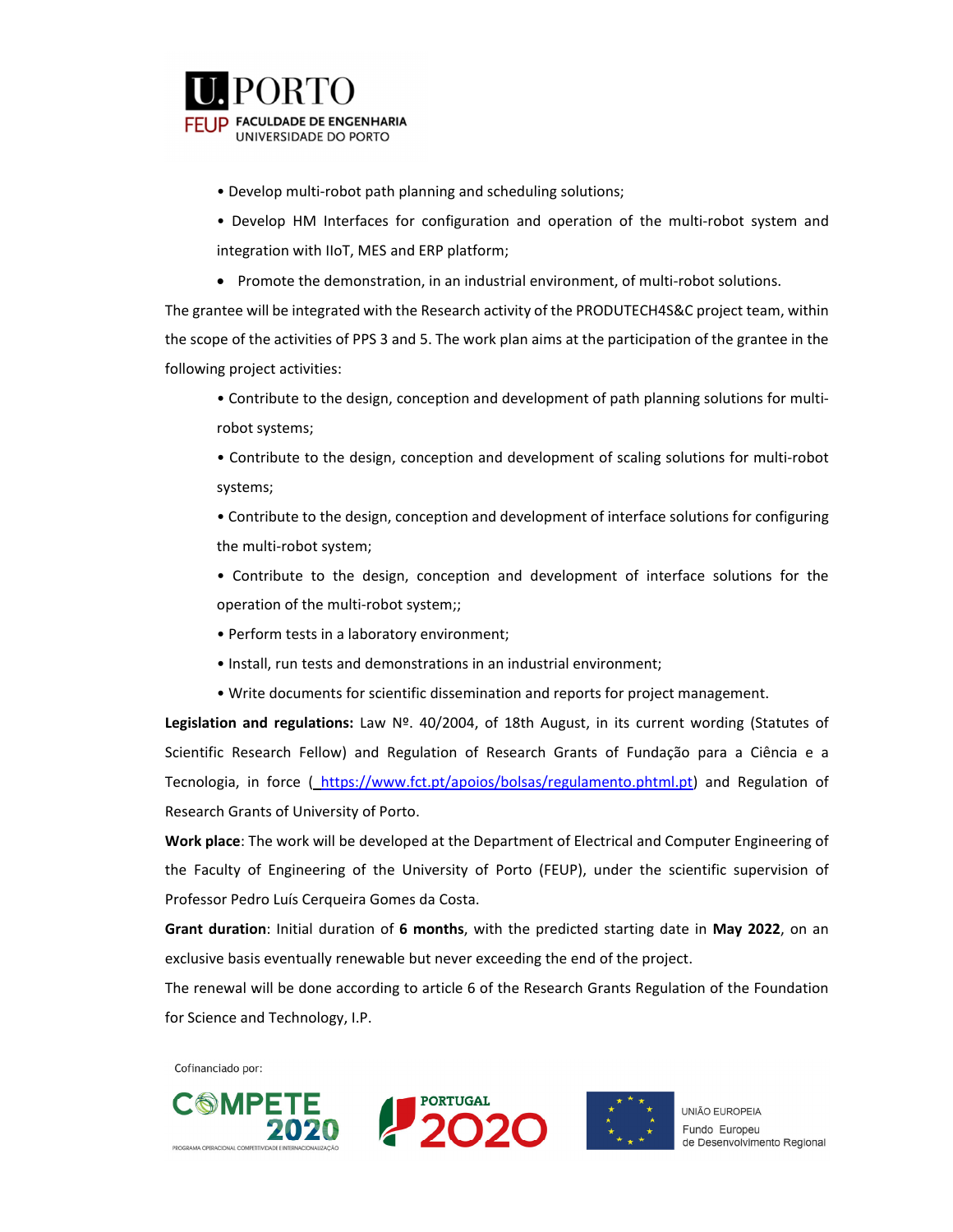

If the recruitment procedures do not allow the grant to last for a minimum of 3 consecutive months, in accordance with paragraph 3 of article 6 of the Research Grant Regulations of the Foundation for Science and Technology, I.P. , the scholarship will not be awarded.

**Stipend**: The grant stipend amounts to 1.144,64€ according to the table of values of the grants awarded directly by FCT, I.P. in the Country (https://www.fct.pt/apoios/bolsas/valores).

The payment will be made by bank transfer.

### **Selection procedure**:

The curriculum (60%) of the candidates will be evaluated based on the merit of the candidate and the following factors will be considered:

a) Academic training (Master in Electrical and Computer Engineering, Informatics, Chemical or Mechanic Engineering – up to 6 points; Others Masters – 2 points)

b) Publications or patents in the automation, robotics, or control fields – up to 3 points, Publications in other areas – 2 points

c) Experience in the project area – up to 3 points; in related areas – 2 points; Other areas – 1 point

d) Knowledge in: (I) UNIX/Linux environments; (II) Programming languages (Python, C, C++, C#); (III) Interactive content creation platform (Unity); (IV) Framework ROS (Robot Operating System); (V) Framework QT; (VI) English fluency – up to 5 points.

e) Experience in the design and creation of applications and Web services: HTML, PHP, Javascript, on the AngularJS and Smarty framework – up to 3 points.

The curriculum of each candidate will be evaluated in a 1‐20 points scale. Candidates with less than 13/20 points in the curricular evaluation will not be invited for the interview.

In the interview (40%) topics related with the work plan, experience and the candidate's CV will be discussed with the invited candidates.

### **Selection Jury**:

President: Professor Pedro Luís Cerqueira Gomes da Costa Effective member: Professor António Paulo Gomes Mendes Moreira Effective member: Professor Paulo José Cerqueira Gomes da Costa Supplementary member: Professor Hélio Mendes de Sousa Mendonça Supplementary member: Professor Armando Jorge Miranda de Sousa

Cofinanciado por:







**UNIÃO FUROPEIA** Fundo Europeu de Desenvolvimento Regional